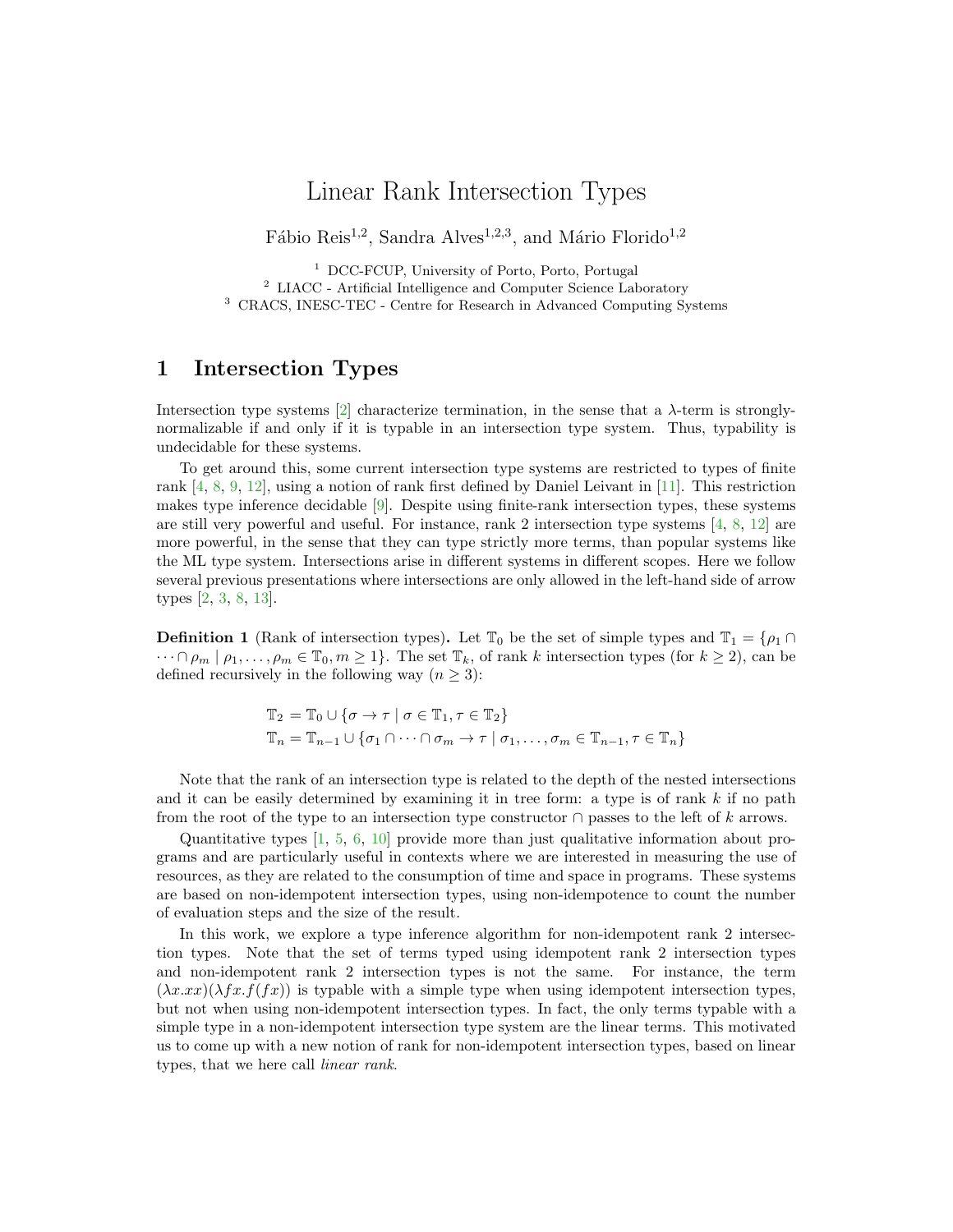Linear Rank Intersection Types **Reis** Reis, Alves and Florido

## 2 Linear Rank

The relation between non-idempotent intersection types and linearity was introduced by Kfoury [\[10\]](#page-2-11) and further explored by de Carvalho [\[5\]](#page-2-9) who established its relation with linear logic.

Here we propose a new definition of rank for intersection types, which we call *linear rank* and differs from the previous one in the base case – instead of simple types, *linear rank* 0 intersection types are the linear types (the ones typed in a linear type system – a substructural type system in which each assumption must be used exactly once, corresponding to the implicational fragments of linear logic [\[7\]](#page-2-12)).

**Definition 2** (Linear rank of intersection types). Let  $\mathbb{T}_{L0}$  be the set of linear types and  $\mathbb{T}_{L1}$  =  $\{\rho_1 \cap \cdots \cap \rho_m \mid \rho_1, \ldots, \rho_m \in \mathbb{T}_{\mathbb{L}^0}, m \geq 1\}.$  The set  $\mathbb{T}_{\mathbb{L}^k}$ , of linear rank k intersection types (for  $k \ge 2$ , can be defined recursively in the following way  $(n \ge 3, m \ge 2)$ :

$$
\mathbb{T}_{\mathbb{L}2} = \mathbb{T}_{\mathbb{L}0} \cup \{ \rho \multimap \tau \mid \rho \in \mathbb{T}_{\mathbb{L}0}, \tau \in \mathbb{T}_{\mathbb{L}2} \}
$$
\n
$$
\cup \{ \sigma_1 \cap \cdots \cap \sigma_m \to \tau \mid \sigma_1, \dots, \sigma_m \in \mathbb{T}_{\mathbb{L}0}, \tau \in \mathbb{T}_{\mathbb{L}2} \}
$$
\n
$$
\mathbb{T}_{\mathbb{L}n} = \mathbb{T}_{\mathbb{L}n-1} \cup \{ \sigma \multimap \tau \mid \sigma \in \mathbb{T}_{\mathbb{L}n-1}, \tau \in \mathbb{T}_{\mathbb{L}n} \}
$$
\n
$$
\cup \{ \sigma_1 \cap \cdots \cap \sigma_m \to \tau \mid \sigma_1, \dots, \sigma_m \in \mathbb{T}_{\mathbb{L}n-1}, \tau \in \mathbb{T}_{\mathbb{L}n} \}
$$

The idea for this change arose from our interest in using rank-restricted intersection types to estimate the number of evaluation steps of a  $\lambda$ -term while inferring its type. While defining the intersection type system to obtain quantitative information, we realized that the ranks could be potentially more useful for that matter if the base case was changed to types that give more quantitative information in comparison to simple types, which is the case for linear types – for instance, if a term is typed with a *linear rank* 2 intersection type, one knows that its arguments are linear, meaning that they will be used exactly once.

It is not clear, and most likely non-trivial, the relation between the standard definition of rank and our definition of *linear rank*, but it is an interesting question that we would like to explore in the future.

A glimpse of how differently we type linear and non-linear functions is given by the two arrow elimination rules of our Linear Rank 2 Intersection Type System:

$$
\frac{\Gamma \vdash_2 M_1 : \rho_1 \cap \dots \cap \rho_n \to \tau \qquad \Gamma_1 \vdash_2 M_2 : \rho_1 \cdots \Gamma_n \vdash_2 M_2 : \rho_n \qquad n \ge 2}{\Gamma, \sum_{i=1}^n \Gamma_i \vdash_2 M_1 M_2 : \tau} \qquad (\to \text{Elim})
$$

$$
\frac{\Gamma_1 \vdash_2 M_1 : \rho \multimap \tau \qquad \Gamma_2 \vdash_2 M_2 : \rho}{\Gamma_1, \Gamma_2 \vdash_2 M_1 M_2 : \tau} \qquad \qquad (-\circ \text{Elim})
$$

Note that intersection is non-idempotent, thus when a term is typed by the  $(\rightarrow$  Elim) rule, it is necessarily non-linear.

### 3 Contributions

The main contributions of this work are: a new notion of *linear rank*, a *linear rank* 2 nonidempotent intersection type system and a type inference algorithm which is sound and complete with respect to the type system. Our algorithm is inspired by previous type inference algorithms for rank 2 idempotent intersection types [\[8,](#page-2-2) [12\]](#page-2-4). Non-idempotent intersection types are quantitative types, thus we argue that our type inference algorithm is a first step towards the automatic inference of quantitative types.

Acknowledgments This work was financially supported within projects UIDB/00027/2020 and UIDB/50014/2020, funded by national funds through the FCT/MCTES (PIDDAC).